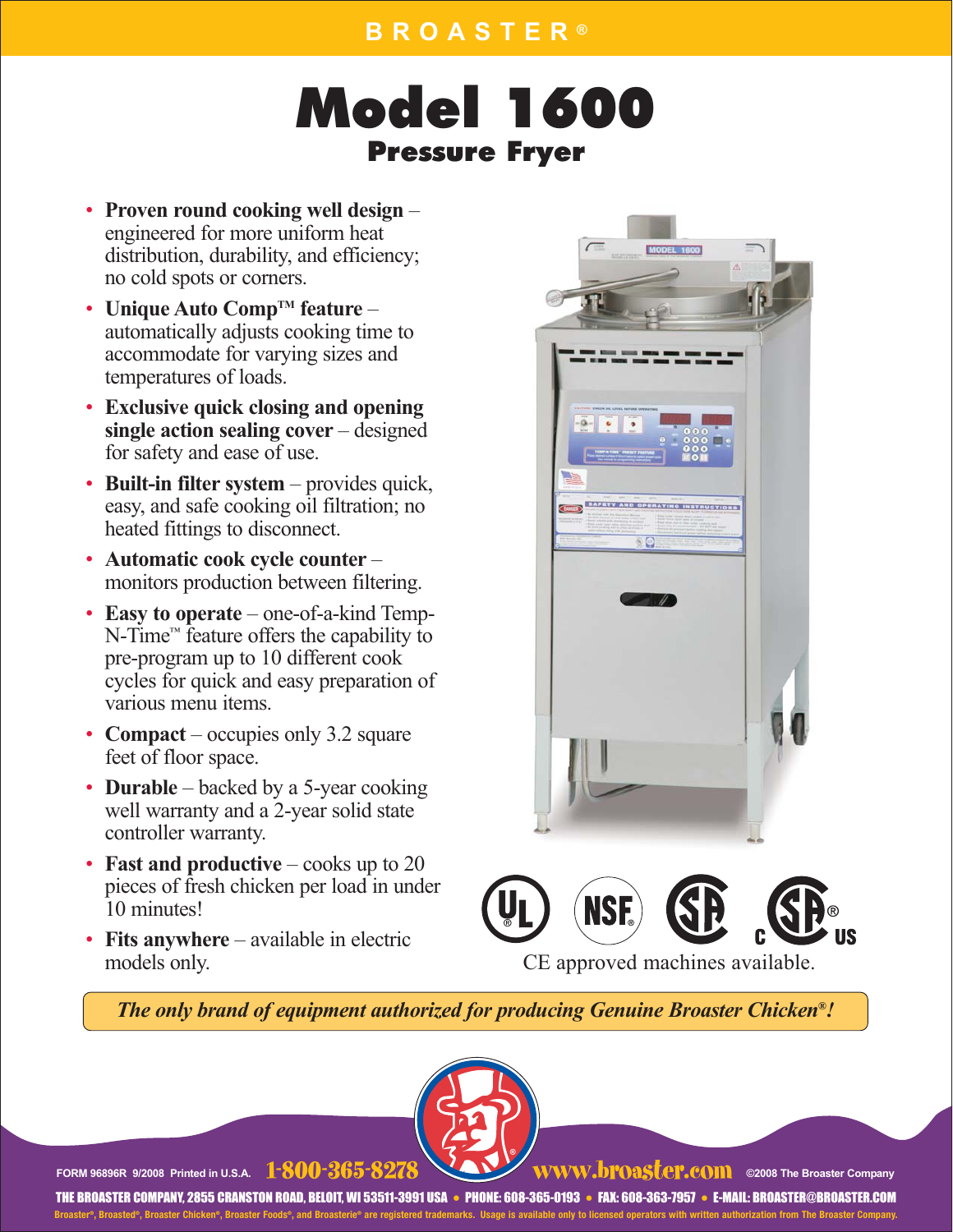



Inches (Millimeters)

#### SPECIFICATIONS

| <b>MODEL</b> | <b>FRESH CHICKEN COOKING OIL OPERATING OVERALL DIMENSIONS COUNTER SHIPPING</b><br><b>CAPACITY</b> | <b>CAPACITY</b> | <b>PRESSURE</b> | W            |            |               | HEIGHT       | <b>WEIGHT</b> | <b>CUBES</b> |
|--------------|---------------------------------------------------------------------------------------------------|-----------------|-----------------|--------------|------------|---------------|--------------|---------------|--------------|
| 1600         | 7 lbs./load<br>40 lbs./hour                                                                       | $21$ lbs.       | 12 - 14 P.S.I.  | 16"<br>(406) | 29"<br>737 | 42"<br>(1092) | 36"<br>(914) | $210$ lbs.    | 16.53        |

#### ENERGY REQUIREMENTS

| 1600 | Single Phase | $208V - 29$ Amps<br>$240V - 25$ Amps |
|------|--------------|--------------------------------------|
|      | Three Phase  | $208V - 17$ Amps<br>$240V - 15$ Amps |

#### ADDITIONAL FEATURES

- Durable, welded tubular steel frame powder coated to resist corrosion.
- Specially designed stainless steel basket with a threeposition ratchet-style removable basket handle – for easier loading and unloading of product.
- Advanced solid state controls for easy operation and dependability.
- Stainless steel top and side panels for durability and easy cleaning.

**©2008 The Broaster Company**

#### ACCESSORIES AVAILABLE

Basic Accessory Kit • Complete Start-up Accessory Kit • Caster Kit



**FORM 96896R 9/2008 Printed in U.S.A.**

WWW.broaster.com ©2008 The Broaster Company<br>• PHONE: 608-365-0193 • FAX: 608-363-7957 • E-MAIL: BROASTER@BROASTER.COM THE BROASTER COMPANY, 2855 CRANSTON ROAD, BELOIT, WI 53511-3991 USA **Broaster®, Broasted®, Broaster Chicken®, Broaster Foods®, and Broasterie® are registered trademarks. Usage is available only to licensed operators with written authorization from The Broaster Company.**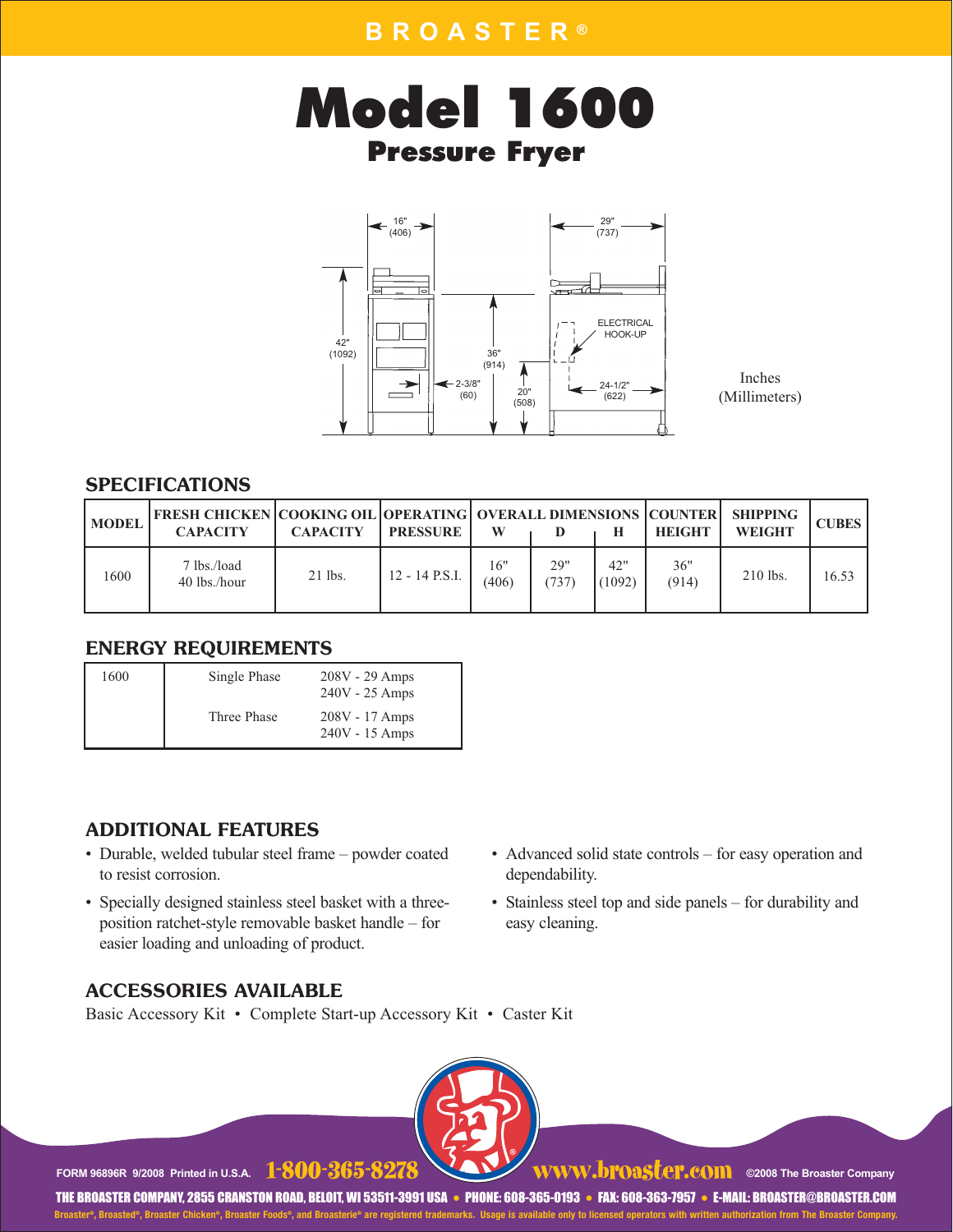### **BROASTER ®**

# Model 1800 Pressure Fryer

- **Proven round cooking well design** engineered for more uniform heat distribution, durability, and efficiency; no cold spots or corners.
- **Unique Auto Comp<sup>TM</sup> feature** automatically adjusts cooking time to accommodate for varying sizes and temperatures of loads.
- **Exclusive quick closing and opening single action sealing cover** – designed for safety and ease of use.
- **Built-in filter system** provides quick, easy, and safe cooking oil filtration; no heated fittings to disconnect.
- **Automatic cook cycle counter**  monitors production between filtering.
- **Easy to operate**  one-of-a-kind Temp-N-Time™ feature offers the capability to pre-program up to 10 different cook cycles for quick and easy preparation of various menu items.
- **Compact** occupies only 4.38 square feet of floor space.
- **Durable** backed by a 5-year cooking well warranty and a 2-year solid state controller warranty.
- **Fast and productive** cooks up to 40 pieces of fresh chicken per load in under 10 minutes!
- **Fits anywhere** available in both gas and electric models.



CE approved machines available.

*The only brand of equipment authorized for producing Genuine Broaster Chicken®!*



**FORM 92163R 9/2008 Printed in U.S.A.** 1-800-365-8278 WWW.broaster.com ©2008 The Broaster Company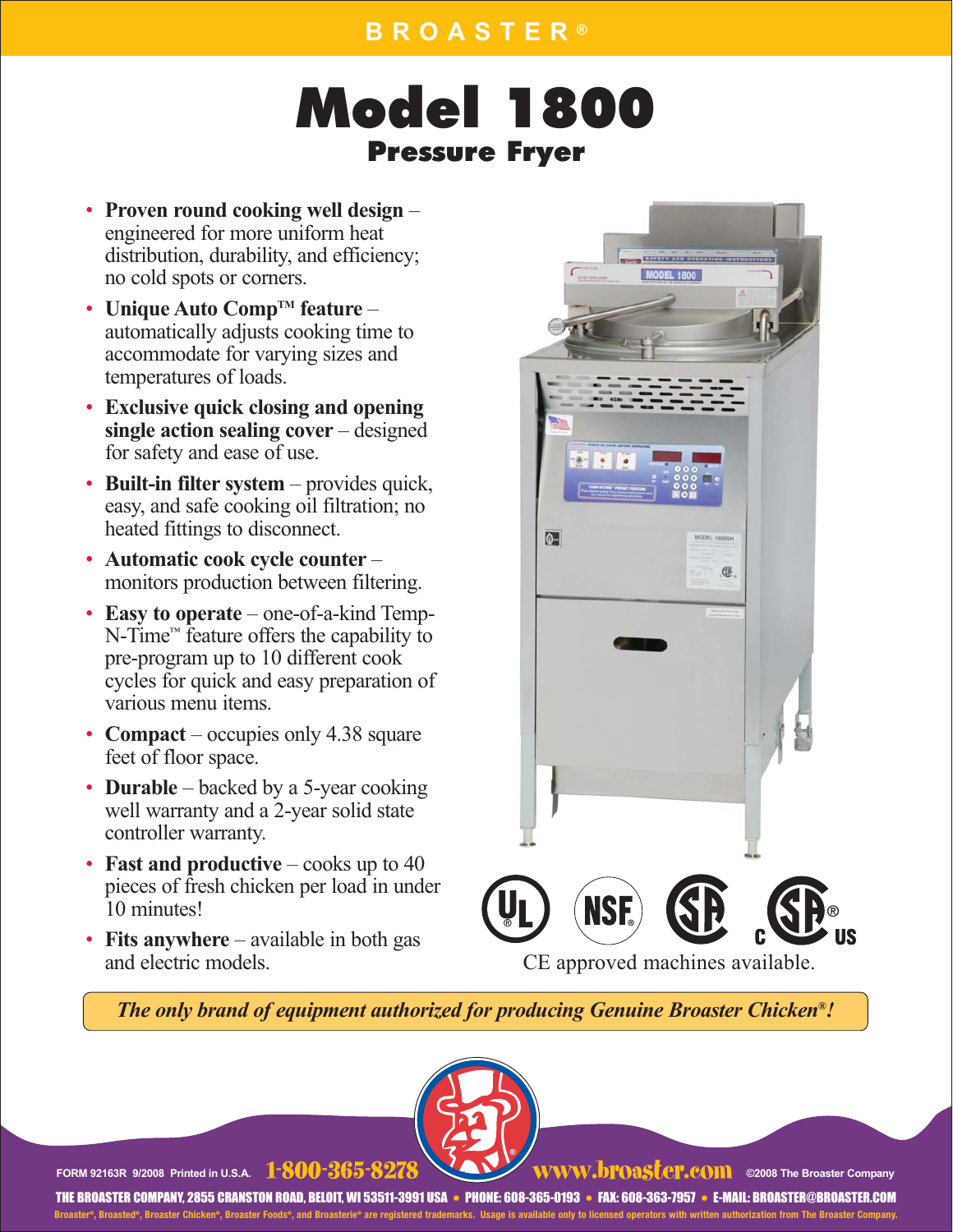



#### SPECIFICATIONS

| <b>MODEL</b>           | <b>FRESH CHICKEN COOKING OIL OPERATING OVERALL DIMENSIONS COUNTER</b><br><b>CAPACITY</b> | <b>CAPACITY</b> | <b>PRESSURE</b>  | w            |               |               | HEIGHT       | <b>SHIPPING</b><br><b>WEIGHT</b> | <b>CUBES</b> |
|------------------------|------------------------------------------------------------------------------------------|-----------------|------------------|--------------|---------------|---------------|--------------|----------------------------------|--------------|
| 1800E<br>and<br>1800GH | 14 lbs./load<br>80 lbs./hour                                                             | $42$ lbs.       | $12 - 14$ P.S.I. | 18"<br>(457) | 35"<br>(1016) | 46"<br>(1200) | 36"<br>(914) | $E: 270$ lbs.<br>GH: 310 lbs.    | 20.6         |

#### ENERGY REQUIREMENTS

| 1800E  | Single Phase | $208V - 48$ Amps<br>240V - 45 Amps                              |
|--------|--------------|-----------------------------------------------------------------|
|        | Three Phase  | 208V - 28 Amps<br>240V - 26 Amps                                |
| 1800GH | 65,000 BTU   | $120V - 15$ Amps<br>$(6' \text{ cord} \& \text{plug included})$ |

### ADDITIONAL FEATURES

- Durable, welded tubular steel frame powder coated to resist corrosion.
- Specially designed stainless steel basket with a threeposition ratchet-style removable basket handle – for easier loading and unloading of product.

### ACCESSORIES AVAILABLE

Basic Accessory Kit • Complete Start-up Accessory Kit • Caster Kit

#### **Main Burner Orifice**

Natural Gas: #24 Drill, LP Gas: #41 Drill

*Note: Specifications indicated above are for elevations up to 2,000 feet. For higher elevations, consult your authorized Broaster distributor for proper orifice size.*

#### **Pilot Burner Orifice**

Natural Gas: .018", LP Gas: .011" Gas connection 1/2" NPT (adapter for 3/4" NPT included)

- Advanced solid state controls for easy operation and dependability.
- Stainless steel top and side panels for durability and easy cleaning.
- Rear casters (1800E unit only).

**FORM 92163R 9/2008 Printed in U.S.A.** 1-800-365-8278 WWW.broaster.com ©2008 The Broaster Company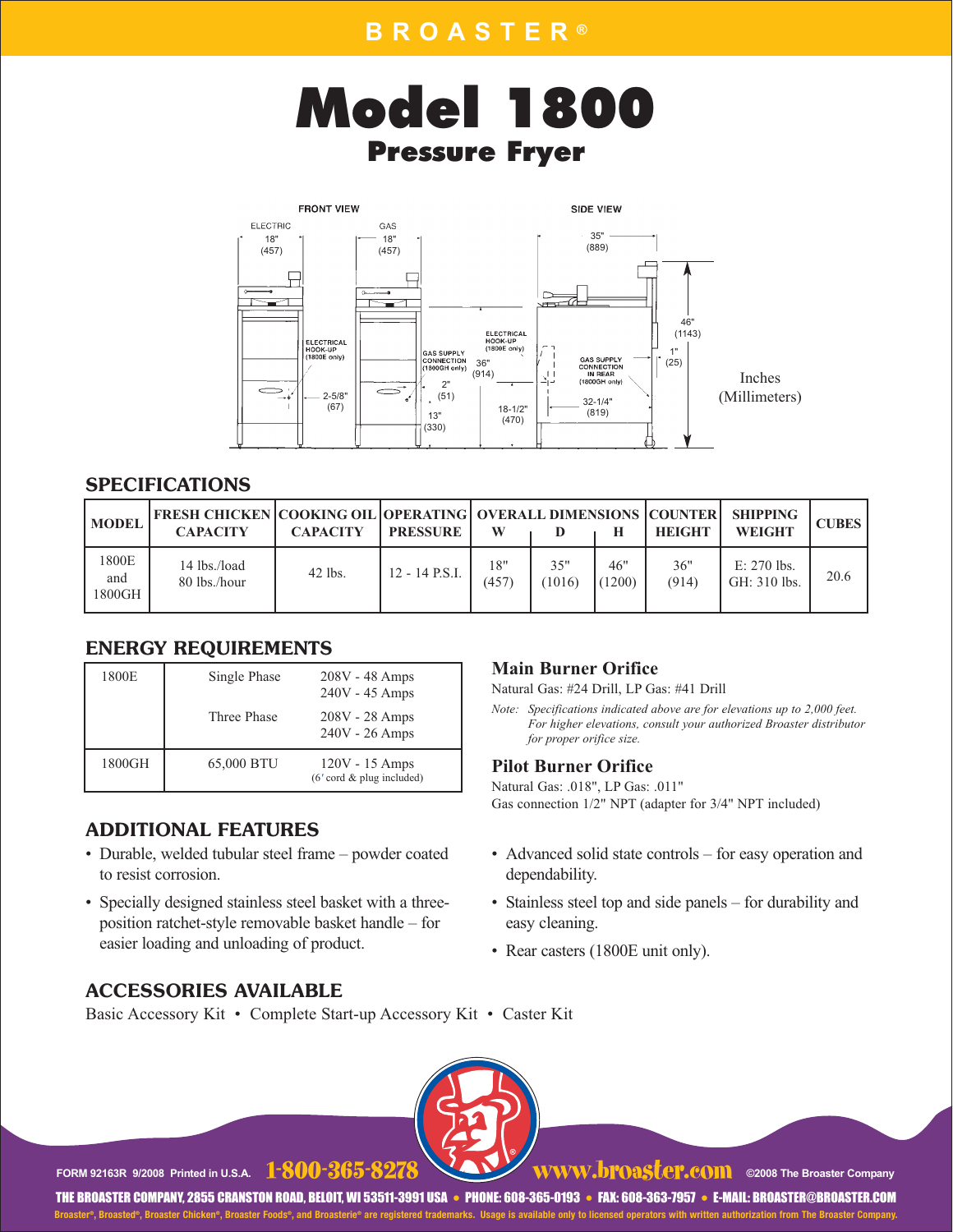# Model 2400 Pressure Fryer

- **Fast and productive** specifically designed for high volume production, cooks up to 64 pieces of fresh bone-in chicken per load in under 10 minutes!
- **Proven round cooking well design** engineered for more uniform heat distribution, durability, and efficiency; no cold spots or corners. Large capacity provides more room for product, minimizes sticking, and produces delicious, superior quality food.
- **Unique Auto Comp<sup>TM</sup> feature** automatically adjusts cooking time to accommodate for varying sizes and temperatures of loads.
- **Exclusive counter-balance lift system** quick closing and opening single action sealing is designed for safety and ease of use.
- **Built-in filter system** provides quick, easy, and safe cooking oil filtration; no heated fittings to disconnect.
- **Automatic cook cycle counter**  monitors production between filtering.
- **Easy to operate**  one-of-a-kind Temp-N-Time™ feature offers the capability to pre-program up to 10 different cook cycles for quick and easy preparation of various menu items. Solid-state controller is backed by a 2-year warranty.



®

CE approved machines available.

*The only brand of equipment authorized for producing Genuine Broaster Chicken®!*



**FORM 92421R 2/2011 Printed in U.S.A.** 1-800-365-8278 WWW.broaster.com @2011 The Broaster Company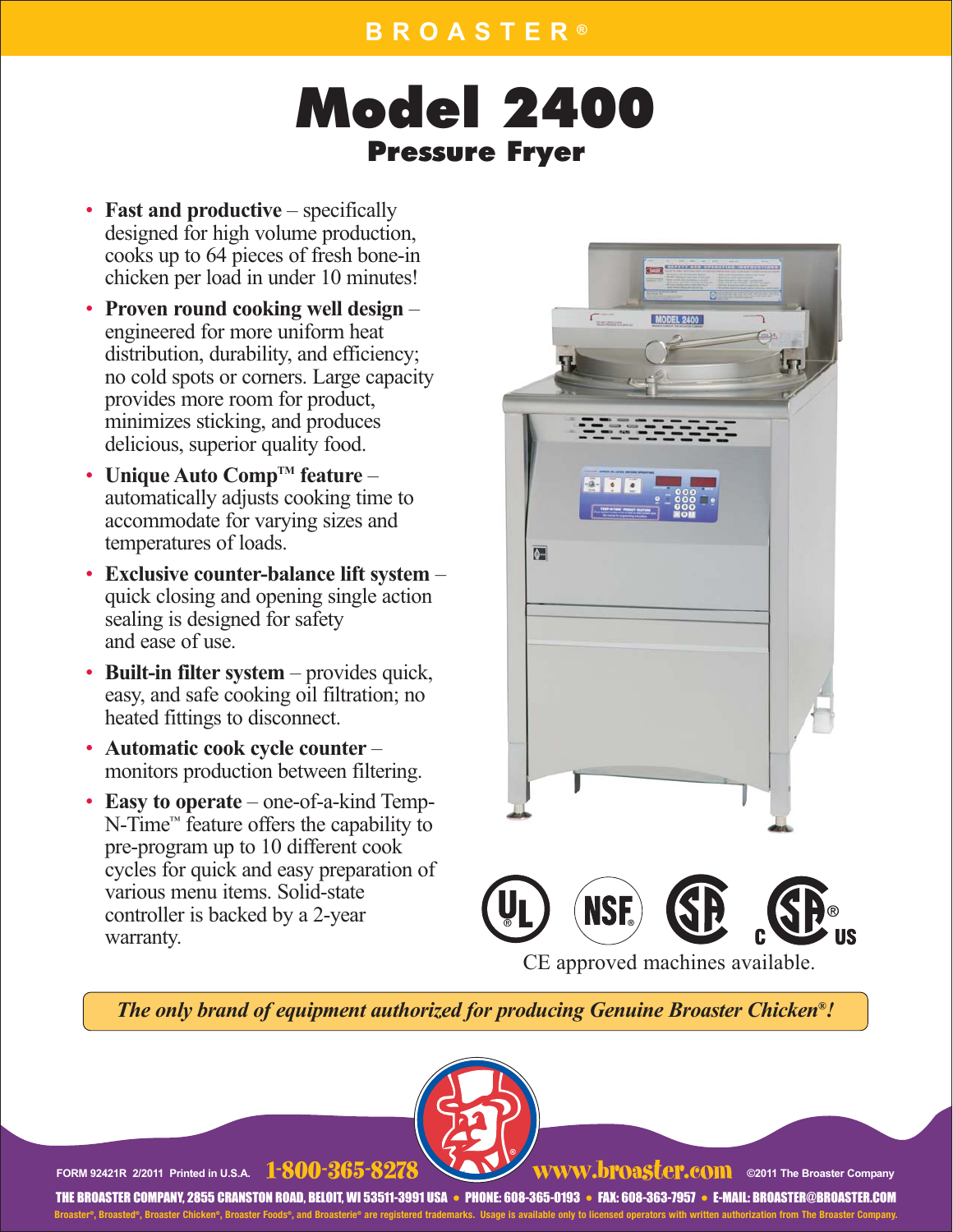



Inches (Millimeters)

#### SPECIFICATIONS

| <b>MODEL</b>           | <b>FRESH CHICKEN   COOKING OIL   OPERATING   OVERALL DIMENSIONS   COUNTER   NET/SHIP  </b><br><b>CAPACITY</b> | <b>CAPACITY</b> | <b>PRESSURE</b> | W            |               |                  | <b>HEIGHT</b> | <b>WEIGHT</b>                                   | <b>CUBES</b> |
|------------------------|---------------------------------------------------------------------------------------------------------------|-----------------|-----------------|--------------|---------------|------------------|---------------|-------------------------------------------------|--------------|
| 2400E<br>and<br>2400GH | $22$ lbs./ load<br>$110$ lbs./ hour                                                                           | 63 lbs.         | 12 - 14 P.S.I.  | 24"<br>(610) | 40"<br>(1016) | 47.25"<br>(1200) | 36"<br>(914)  | 2400E<br>360/410 lbs.<br>2400GH<br>407/457 lbs. | 26.25        |

#### ENERGY REQUIREMENTS

| 2400E  | $208V - 42$ Amps - 60 hz<br>Three<br>240V - 40 Amps - 60 hz<br>Phase<br>220/380V - 29.5 Amps - 50/60 hz<br>240/415V - 26.3 Amps - 50/60 hz<br>(Note: this model cannot be converted to single phase) |
|--------|------------------------------------------------------------------------------------------------------------------------------------------------------------------------------------------------------|
| 2400GH | 100,000 BTU - 120V - 15 Amp**                                                                                                                                                                        |

\*\*6*'* cord and plug included

### ADDITIONAL FEATURES

- Durable, welded, tubular steel frame is powder-coated to resist corrosion.
- Advanced solid state controls provide easy operation and dependability.
- Unique rear feet glides are specially designed to move unit across flooring.

#### ACCESSORIES AVAILABLE

Basic Accessory Kit • Complete Start-up Accessory Kit • Rear Wheels

#### **Main Burner Orifice**

Natural Gas: #14 Drill, LP Gas: #32 Drill

*Note: Specifications indicated above are for elevations up to 2,000 feet. For higher elevations, consult your authorized Broaster distributor for proper orifice size.*

#### **Pilot Burner Orifice**

Natural Gas: .018", LP Gas: .011"

- Stainless steel top and side panels offer durability and easy cleaning.
- Unique stainless steel basket with a ratchet-style removable basket handle plus two fixed handles allow easier unloading of product.

FORM 92421R 2/2011 Printed in U.S.A. **FOUU-365-8278** WWW.DPOSTCP.COM ©2011 The Broaster Company

**11-800-365-828 www.broaster.com @2011 The Broaster Company**<br>PHONE: 608-365-0193 • FAX: 608-363-7957 • E-MAIL: BROASTER@BROASTER.COM THE BROASTER COMPANY, 2855 CRANSTON ROAD, BELOIT, WI 53511-3991 USA

**Broaster®, Broasted®, Broaster Chicken®, Broaster Foods®, and Broasterie® are registered trademarks. Usage is available only to licensed operators with written authorization from The Broaster Company.**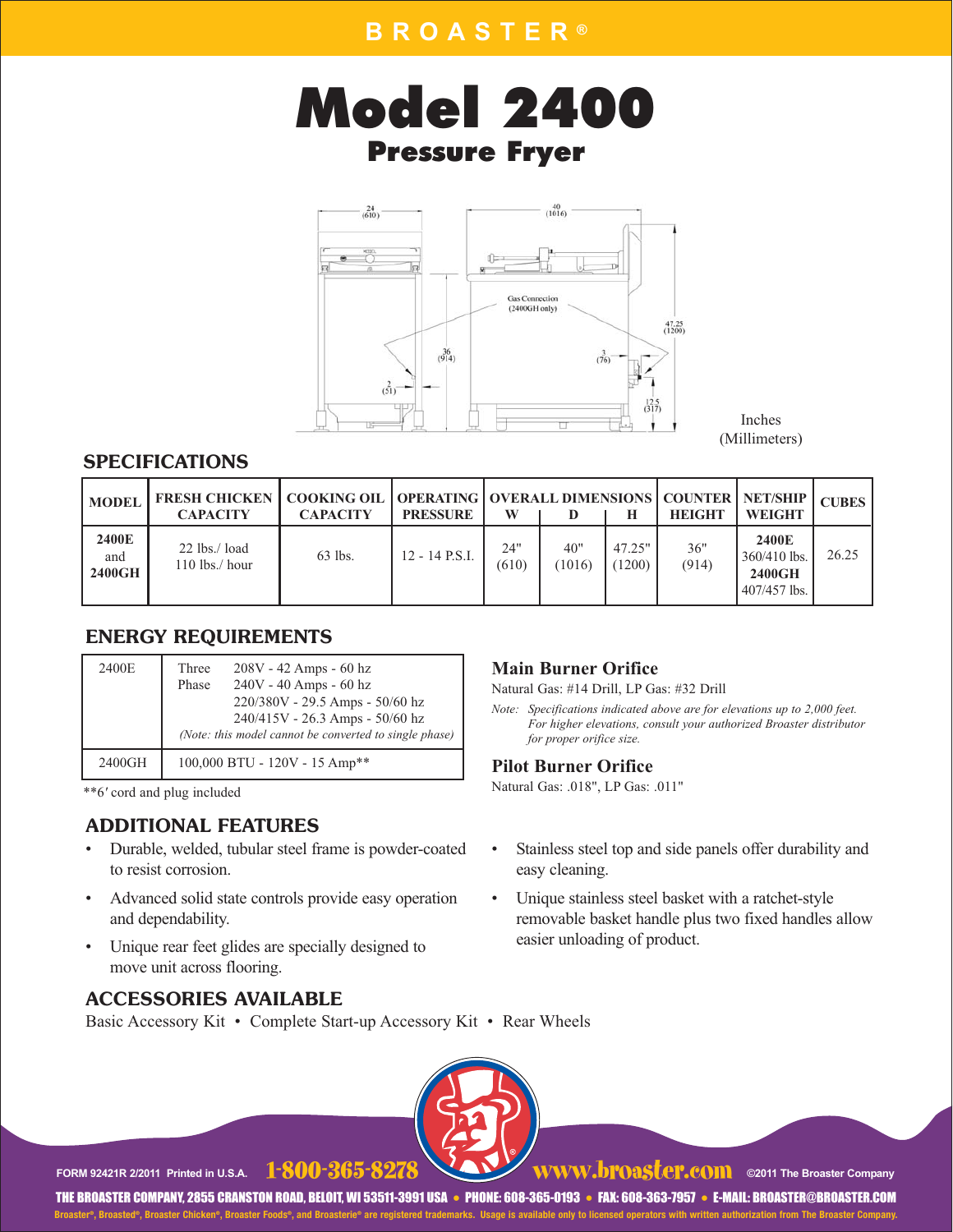### **BROASTER ®**

## Model 620 Motorized Easy Breader



- Marinating accessory kit provides a quick, easy and consistent method for both marinating and coating.
- Fits almost anywhere compact unit requires only 2.53 square feet of countertop space.
- Marinates up to 14 pounds of product in 15 minutes.
- Coats up to 14 pounds of product in just 3 minutes.
- Breader available in both manual and motorized versions.



FORM 96804R 08/2007 Printed in U.S.A. 1-800-365-8278 WWW.broaster.company

/W.bi'Oaster.com ©2007 The Broaster Company<br>93 • FAX: 608-363-7957 • E-MAIL: BROASTER@BROASTER.COM